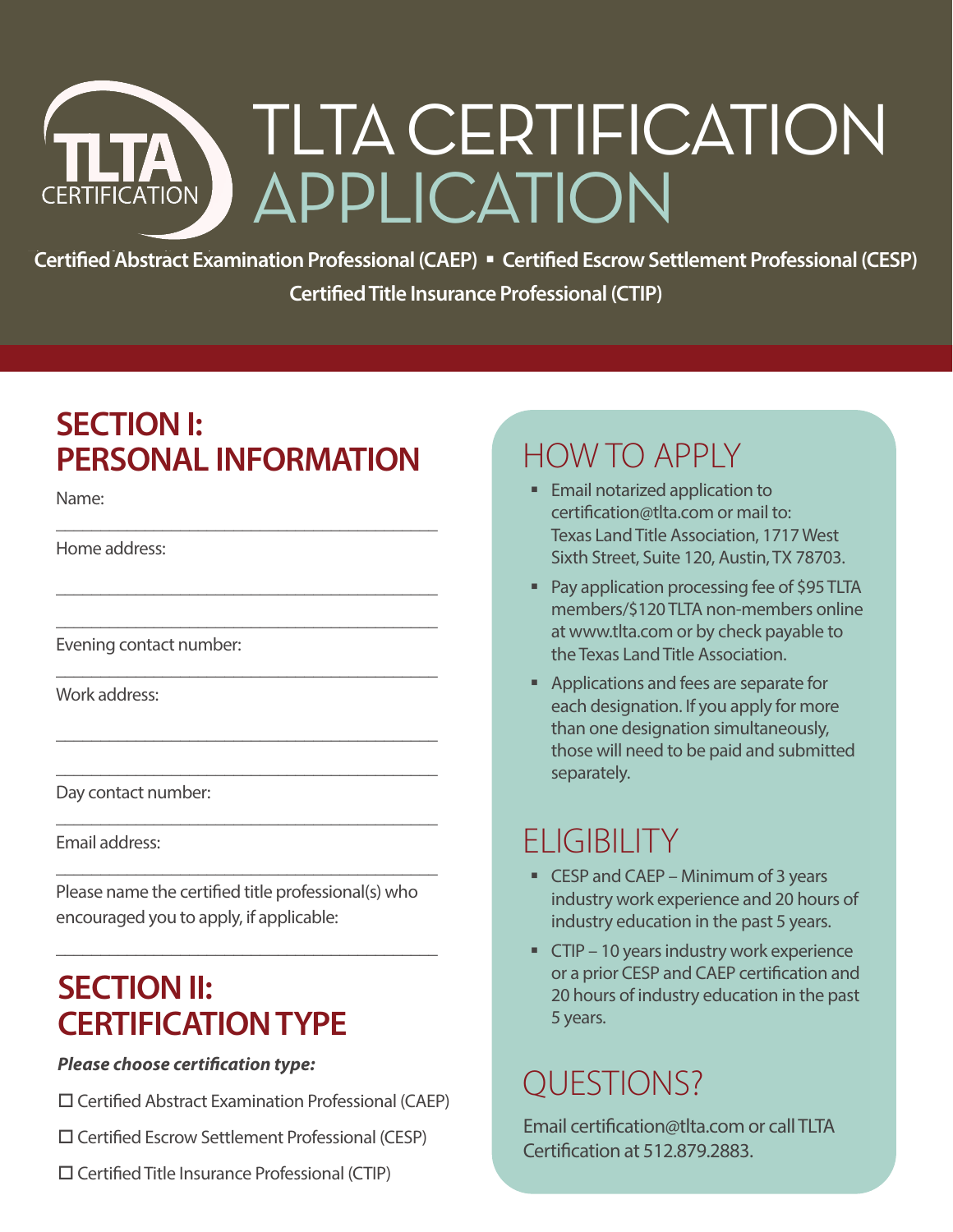# **SECTION III: INDUSTRY WORK EXPERIENCE REQUIREMENTS**

- CESP and CAEP Minimum of 3 years industry work experience.
- CTIP 10 years industry work experience or a prior CESP and CAEP certification.

### **YEARS OF EXPERIENCE**

Please note: CTIP candidates who already have either the CESP or the CAEP designation are not required to complete this section.

| <b>TYPE</b>                                                 | <b>NUMBER OF YEARS</b> |
|-------------------------------------------------------------|------------------------|
| Employee of title insurance underwriter or agent            |                        |
| Attorney or employee of law firm (in Texas or out-of-state) |                        |
| Out-of-state title industry employment experience           |                        |
| <b>TOTAL YEARS</b>                                          |                        |

### **EMPLOYMENT HISTORY**

Beginning with the present, for each employer list name, city and dates of employment in accordance with the number of years required. Or you may attach a resume.

| <b>EMPLOYER NAME</b> | <b>CITY</b> | <b>DATES OF</b><br><b>EMPLOYMENT</b> |
|----------------------|-------------|--------------------------------------|
|                      |             |                                      |
|                      |             |                                      |
|                      |             |                                      |
|                      |             |                                      |
|                      |             |                                      |
|                      |             |                                      |
|                      |             |                                      |
|                      |             |                                      |
|                      |             |                                      |
|                      |             |                                      |
|                      |             |                                      |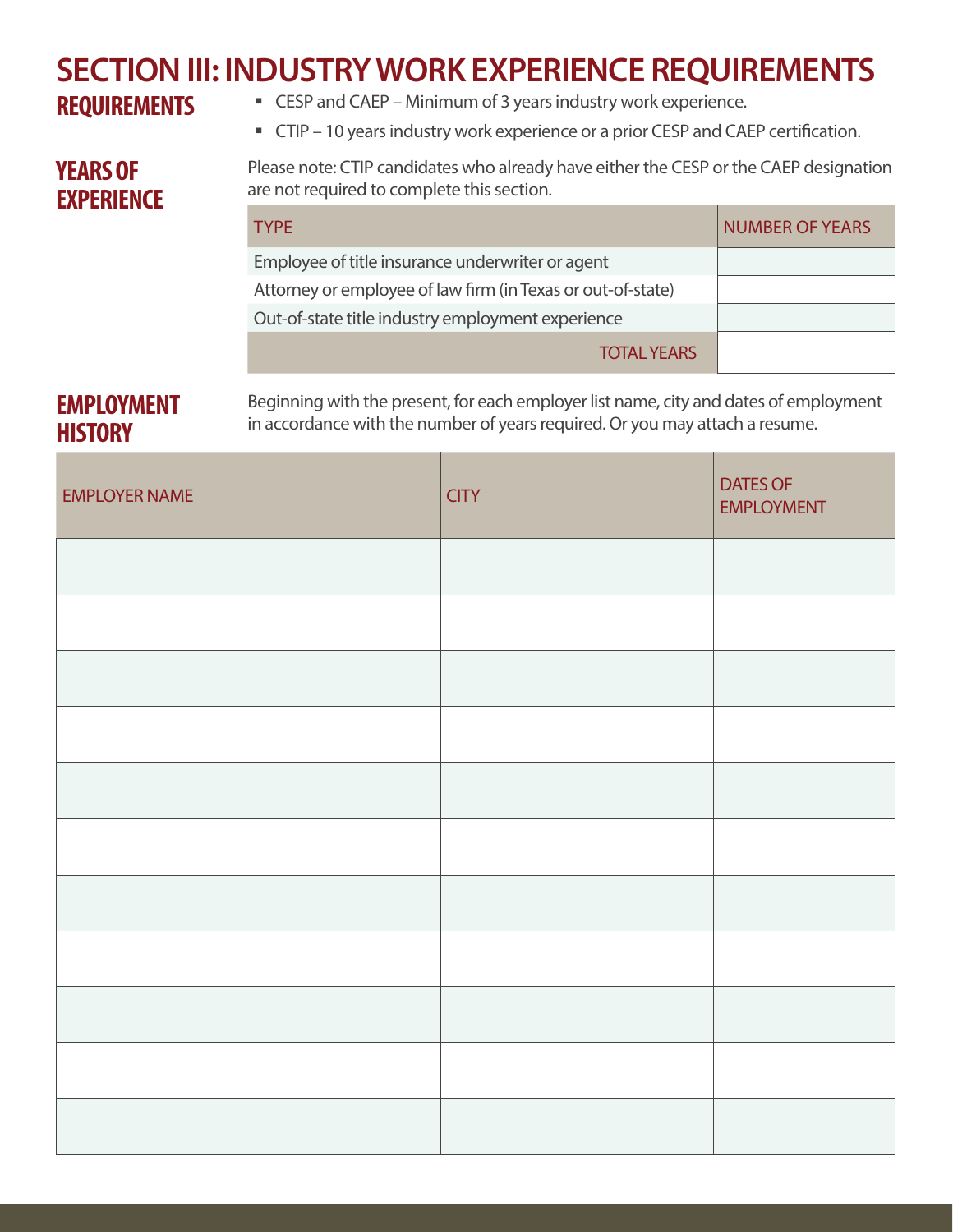# **SECTION IV: INDUSTRY EDUCATION REQUIREMENTS**

### **REQUIREMENTS**

- Each applicant is required to have 20 hours of industry-related education (or teaching experience) in the past five years.
- Each course must either be a TLTA course, be approved by the Texas Department of Insurance for escrow credit, or have a title related term in the title or description of the course.

**Note:** Please be advised that numerous test questions are Texas State specific in accordance with Texas promulgated insurance regulations. TLTA strongly recommends that candidates seek education provided in Texas. TLTA provides Education Webinars and Resources online which might be useful to the applicant.

### **EDUCATION HISTORY**

Please list education experience below. TLTA has the right to verify attendance.

| <b>COURSE DATE</b> | <b>COURSE NAME</b> | <b>COURSE PROVIDER</b> | <b>NUMBER OF</b><br><b>HOURS</b> |
|--------------------|--------------------|------------------------|----------------------------------|
|                    |                    |                        |                                  |
|                    |                    |                        |                                  |
|                    |                    |                        |                                  |
|                    |                    |                        |                                  |
|                    |                    |                        |                                  |
|                    |                    |                        |                                  |
|                    |                    |                        |                                  |
|                    |                    |                        |                                  |
|                    |                    |                        |                                  |
|                    |                    |                        |                                  |
|                    |                    |                        |                                  |
|                    |                    |                        |                                  |
|                    |                    |                        |                                  |
|                    |                    |                        |                                  |
|                    |                    |                        |                                  |
|                    |                    |                        |                                  |
|                    |                    |                        |                                  |
|                    |                    |                        |                                  |
|                    |                    |                        |                                  |
|                    |                    |                        |                                  |
|                    |                    | <b>TOTAL HOURS</b>     |                                  |